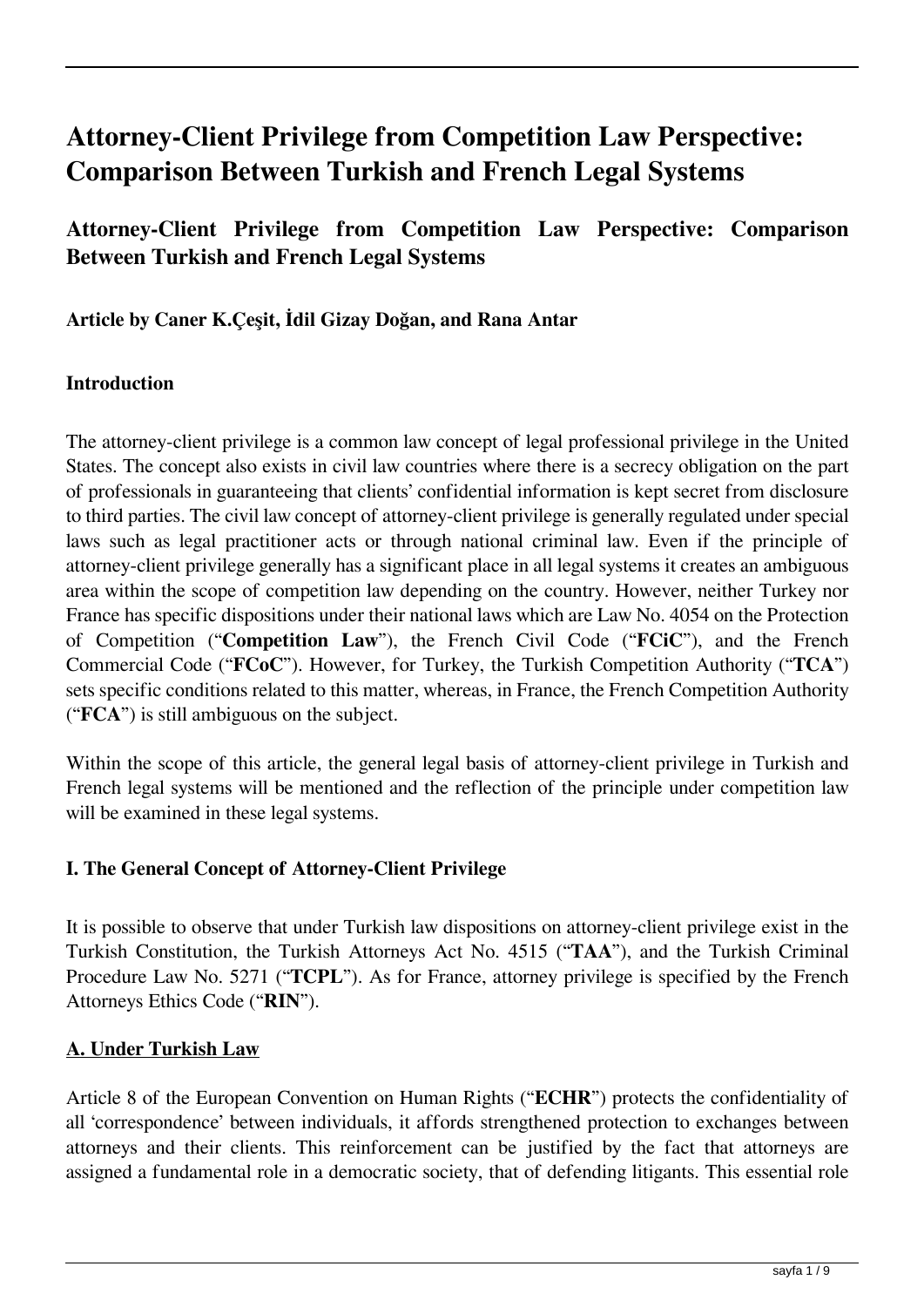cannot be conducted without a guarantee of the above-mentioned protection. This principle also contributes to the respect of Article 6 of the ECHR which guarantees the right of everyone to a fair trial, including the right of accused persons not to incriminate themselves. This additional protection conferred by Article 8 on the confidentiality of attorney-client relations, and the grounds on which it is based, lead the European Court of Human Rights ("**ECtHR**") to find that, from this perspective, legal professional privilege, while primarily imposing certain obligations on attorneys, is specifically protected by that Article.[1]

Under Turkish law, in accordance with Article 90 of the Turkish Constitution the relevant provision of the ECHR is a part of the domestic legal order. Article 90 of the Turkish Constitution titled "*Approval of international treaties*" states that: "*International treaties duly implemented have the force of law. It is not possible to apply to the Constitutional Court about these with the claim of unconstitutionality. In case of conflicts that may arise due to the fact that international treaties on fundamental rights and freedoms that have been duly implemented contain different provisions on the same subject in domestic laws, the provisions of the international treaty shall prevail.*" Consequently, Article 8 of the ECHR is applicable under Turkish law and will prevail in the hierarchy of norms.

Article 36 of the TAA, with the upper heading "*Confidentiality Obligation*", states "*Attorneys are prohibited from revealing the matters entrusted to them or learned due to their duty as attorneys or their duties in the Union of Turkish Bar Associations and its associations*." Yet, Article 36 does not grant the client any specific right to privilege. Moreover, the attorney has no right to object to the client's own disclosure which shows that rather than a common law sense of privilege, what really exists in Turkish law is a duty of confidentiality, covering only the attorney's disclosure.

A similar disposition exists for Turkish criminal caw. Article 154 of the TCPL provides that attorneys' conversations with their criminally accused clients cannot be overheard or recorded by any public authorities. Correspondences between the criminal defendants and their attorneys are similarly shielded from monitoring or compelled disclosure.

#### **B. Under French Law**

In France, the attorney-client privilege is not regulated under the Constitution, which is why it is protected by Article 8 of the ECHR and three main law sources evolved throughout the years.

Indeed, the attorney-client privilege is defined by the RIN. The latter gathers three main sources of law on attorney-client privilege that are Article 66-5 of the law number n°71-1130 on reforming some judicial and legal professions, Article 4 of the decree n°2005-790 of 12 July 2005 relating to the ethics of the legal profession, and Article 226-13 of the French Criminal Code ("**FCC**").

In its second article, the RIN specifies the terms and conditions that apply to attorney-client privilege in three paragraphs.

In its first paragraph, it is stated that "*the attorney is considered as the client's necessary confident.*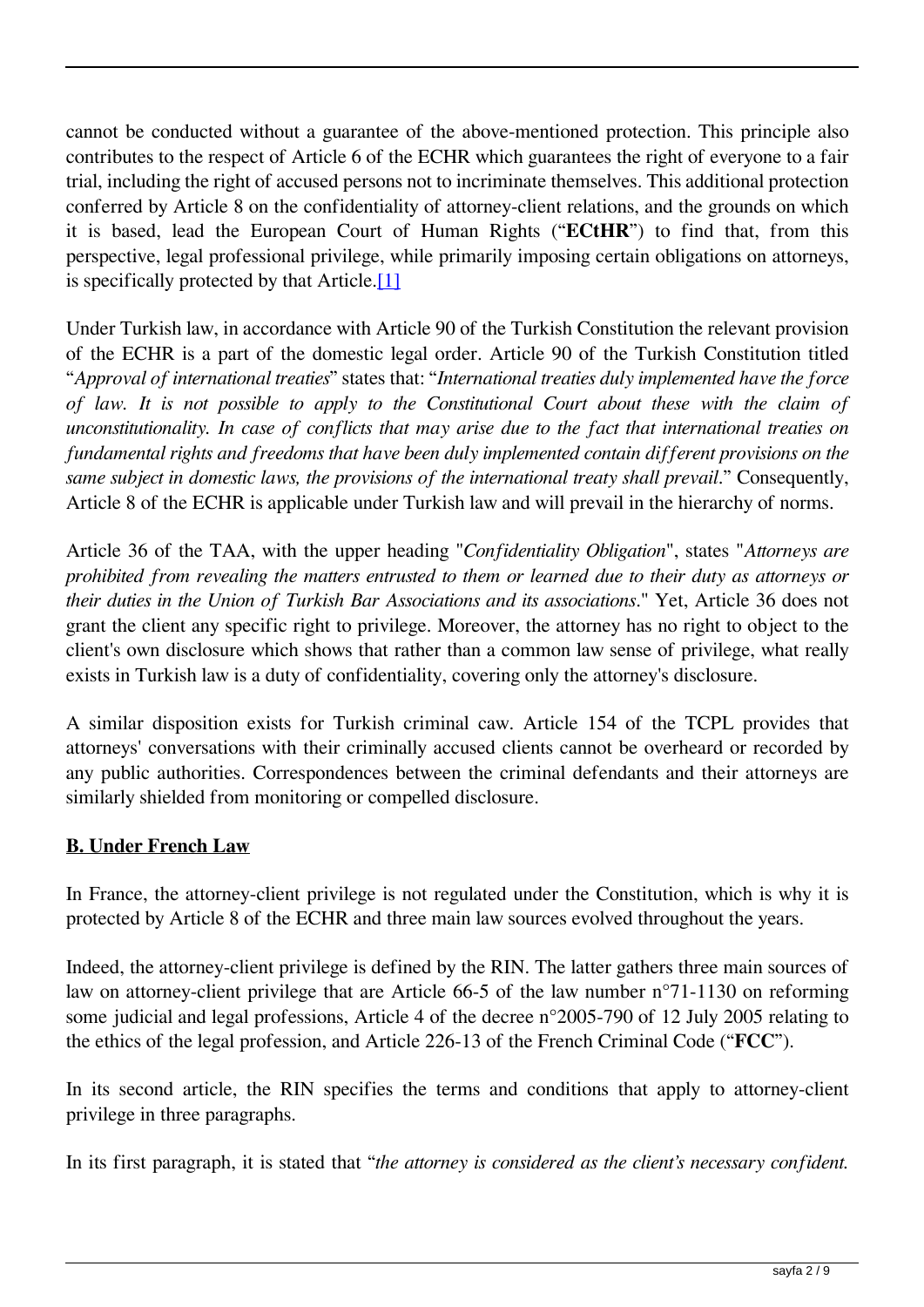*The attorney-client privilege is of public order and general, absolute, and unlimited in time*." Yet, an exception is made "*to the strict requirements of their own defense (the attorneys) before any jurisdiction and in the cases of declaration or disclosure planned for or authorized by law."*

The second paragraph highlights the fact that privilege is applicable to counselling and defense matters and, in any format, whether material or non-material.

Finally, the third paragraph emphasizes that in the case of an attorney working as the only attorney in a law office, they are solely responsible for making the employees of their law office respect the attorney-client privilege. Furthermore, when the attorney works among other colleagues, the privilege extends to all of the firm's attorneys. In case of a violation of privilege by the latter, the lawyer will be held responsible and liable for one year of imprisonment and 15.000 euros fine (Article 226-13 of the FCC).

It is seen from the provisions of the RIN that the French legislator has not created a specific attorney-client privilege for competition law disputes. The French legislator has decided to legislate in a general way. That said, apart from these general provisions, national competition authorities and national courts have set out conditions for attorney-client privilege related to competition law. However, the scope of these conditions differs from country to country.

## **II. The Attorney-Client Privilege from a Competition Law Perspective**

Under Turkish law, while the TAA and the TCPL do not go far as to regulate a general attorneyclient privilege, which did not stop the TCA from embracing the attorney-client privilege in its decisions. As for France, the situation differs since the FCA has not regulated this issue.

#### **A. Under Turkish Law**

In the Turkish legal system, there is no clear specific legal provision regarding attorney-client privilege for competition law disputes in the Competition Law. That said, in its Guidelines on the Examination of Digital Data during On-site Inspections [2], the TCA stated that data copied during on-site inspections are protected under the principle of professional privilege. Accordingly, any correspondence between a client and an independent lawyer with no employee-employer relationship with the client aimed at the exercise of the client's right to defense is accepted to belong to the professional relationship and covered by the attorney- client privilege.

However, correspondences that are not directly related to the exercise of the right to defense do not benefit from the privilege, especially if they involve giving assistance to an infringement of competition or concealing an ongoing or future violation.

It is known that the TCA has broad powers when collecting information and documents. The duties and powers of the TCA are regulated by Article 27 of the Competition Law, and Articles 14 and 15 of the same law indicate how the TCA will act while fulfilling these duties and authorities. Pursuant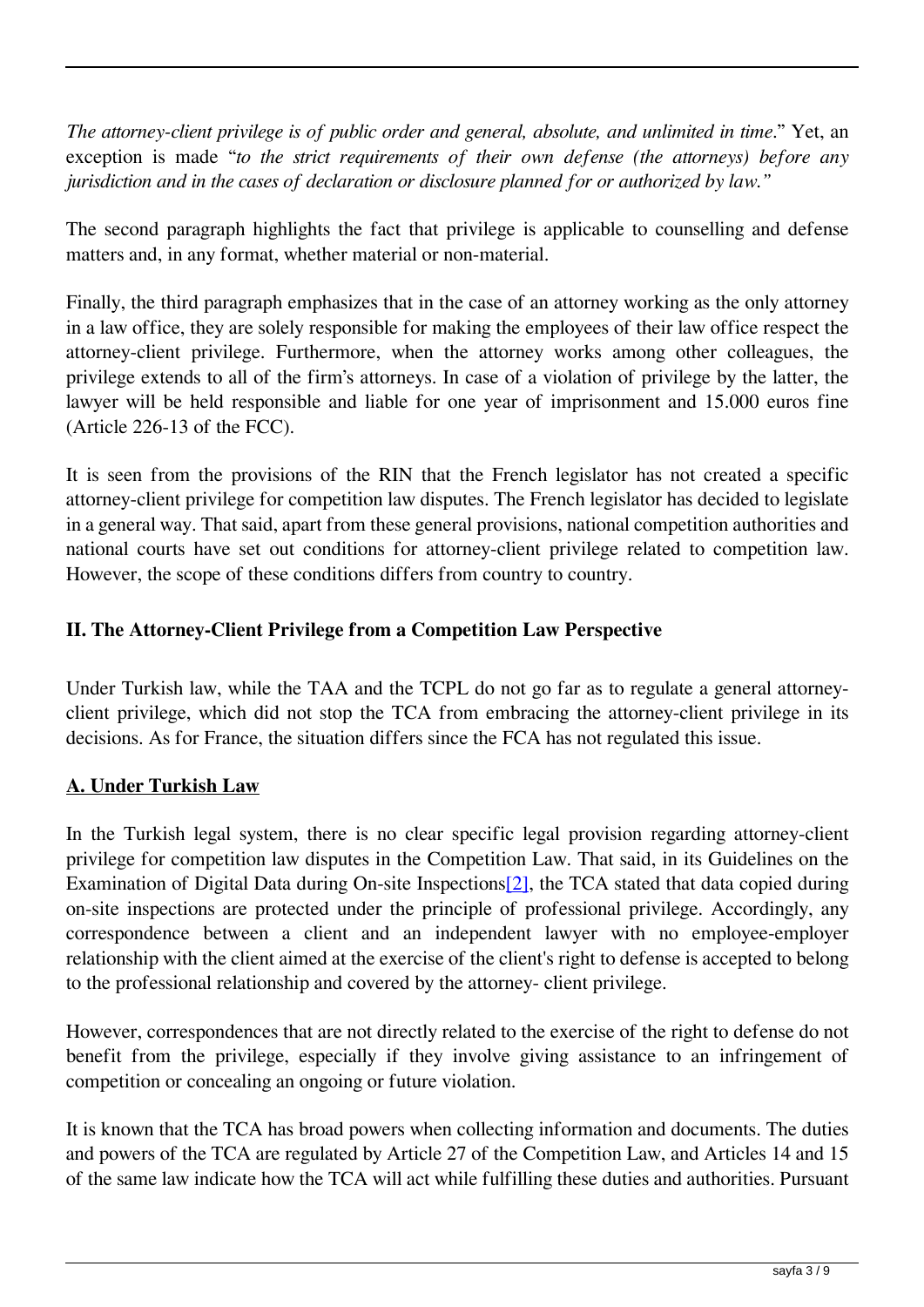to Article 14 of the Competition Law, the TCA may request "*any information it deems necessary from all public institutions and organizations, undertakings and unions of undertakings*" while performing its duties and authorities regulated by Article 27. Again, pursuant to Article 15 of the Competition Law, if deemed necessary, the TCA may conduct on-site inspections at the premises of undertakings or associations of undertakings. In line with this extensive competence, there is an impression that the TCA may examine communications between clients and their attorneys.

The TCA recognized the existence of the privilege in competition law with the Dow Decision. In the said decision the expression *"correspondence made for the purpose of exercising the right of defense*" was used. In the CNR Decision<sup>[3]</sup>, the TCA also considered the attorney- client privilege. It was stated that the said privilege aimed to protect this communication by preventing the mandatory disclosure of the correspondence made by the undertakings with their attorneys while they were receiving legal consultancy services.

The TCA made it clear in its Enerjisa Decision<sup>[4]</sup> that the privilege was not absolute. Within the scope of the preliminary investigation conducted by the TCA on Enerjisa, some documents taken during the on-site inspection were claimed to be within the scope of attorney-client privilege. It was understood that the document in question was an audit report on the outcome of the Competition Compliance Program conducted by Enerjisa's attorneys, from whom it received legal advice. The TCA responded to this allegation that "*Correspondence not directly related to the exercise of the right of defense, made to assist any violation or to conceal an ongoing or future violation, shall not benefit from the protection, even if it relates to the subject of preliminary investigation, investigation or inspection*" and refused to include this document in the scope of the attorney-client privilege. After applying to Administrative Courts for the annulment of the decision the Administrative Court<sup>[5]</sup> clarified the application of the attorney-client privilege in the field of competition law. The Administrative Court stated that the audit of the undertaking in terms of competition law by independent attorneys and the audit report are within the scope of the first condition which is "*a legal advice from an independent lawyer*," and that the audit report contained advice in order to comply with competition law and prevent any infringement of the latter thus fulfilling the second condition of the exercise of the right of defense. The Administrative Court thus included the audit report in the scope of the attorney-client privilege since it emphasized that the audit report did not aim to breach competition law but had on the contrary the purpose to comply with competition law.

It can be seen that the Administrative Court also seeks the existence of two conditions for the application of attorney-client privilege in competition law, the correspondence must be related to the right of defense and this correspondence should be made between a client and its independent lawyer.

However, in the Enerjisa Decision, the TCA appealed to the Regional Administrative Court<sup>[6]</sup> which decided the opposite and did not include the documents within the scope of the attorneyclient protection. The Regional Administrative Court stated that even if the "independent attorney" condition is fulfilled, the audit report contains statements and evaluations that may result in an infringement of the competition law and that at the date of the audit report no investigation for the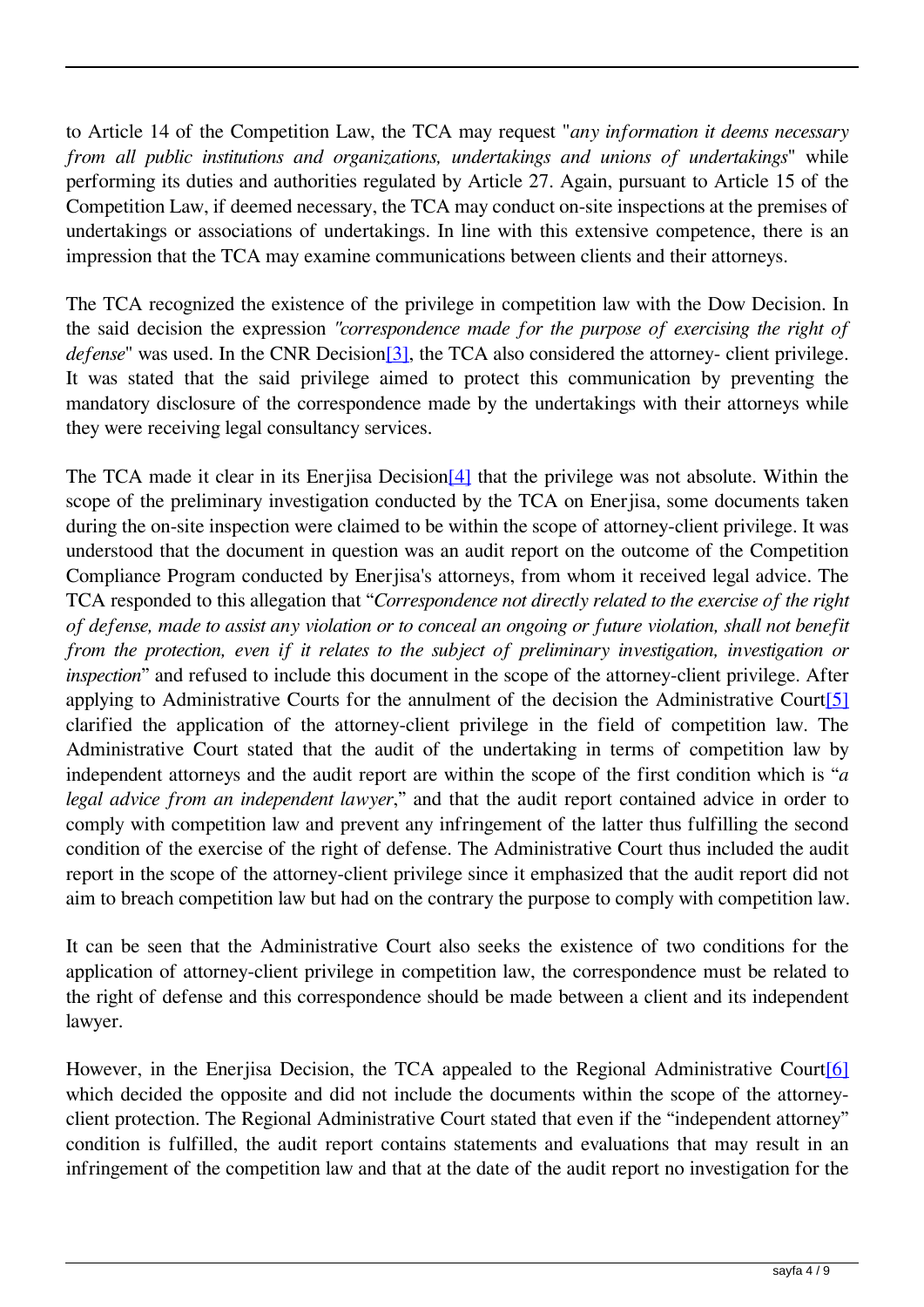violation of competition law or lawsuit filed for the annulment of an investigation existed which does not fulfil the condition of the right of defense.

It has been claimed in 2019[7] that a document obtained during an on-site inspection at the premises of Huawei were under the scope of the attorney-client privilege. The employees claimed that the document concerned a compensation action to which Huawei was a party and that it was a correspondence between Huawei's Legal Counsel and other Huawei's officials and independent lawyers and that the document was within the scope of the rights of defense. After the examination of the document, it was seen that only two e-mails between the undertaking's legal counsel and the undertaking officials were seized and that it is not the part of the e-mail chain between the independent lawyer and the undertaking's legal counsel. The TCA considered that the document was not within the scope of the attorney-client privilege since the correspondence was not made with an independent lawyer.

In 2020[8], some obtained documents during an on-site inspection at the premises of Çiçeksepeti were claimed to be under the protection of the attorney-client privilege. After the examination of the TCA, it was understood that the attorney mentioned in the documents was a permanent employee at Çiçeksepeti. It was thus decided that the document does not fulfil the independent lawyer condition and the document does not benefit from the protection.

Finally, in 2021<sup>[9]</sup>, after an on-site inspection conducted at the premises of Trendyol some documents have been seized from the undertaking's Compliance and Risk Director and the Human Resources Assistant General Manager. Trendyol's attorneys claimed that these documents benefitted from the attorney-client privilege and requested the return of the documents.

However, it has been evaluated that the documents in question were not within the scope of the attorney-client privilege, since the documents in question do not have the characteristics of correspondence with an independent lawyer for the exercise of the rights of defense, and the request for the return of documents has been rejected.

It is possible to observe that the TCA and Turkish courts have followed the European trend and have set two conditions for the acceptance of documents to be protected under the attorney-client privilege. That said, in the Enerjisa case, the Regional Administrative Court significantly narrowed the scope of the protection by stating that the audit report should be connected to an ongoing proceeding.

# **B. Under French Law**

As mentioned above, no specific provision has been set out in French law specific to the attorneyclient privilege for competition law disputes just like in Turkey. However, the situation differs from the Turkish point of view when it comes to the case-law of the FCA and the French courts. As part of a competition investigation, the French legislation gives the power to the FCA to seize all of the emails. The FCA must then extract the emails under attorney-client privilege.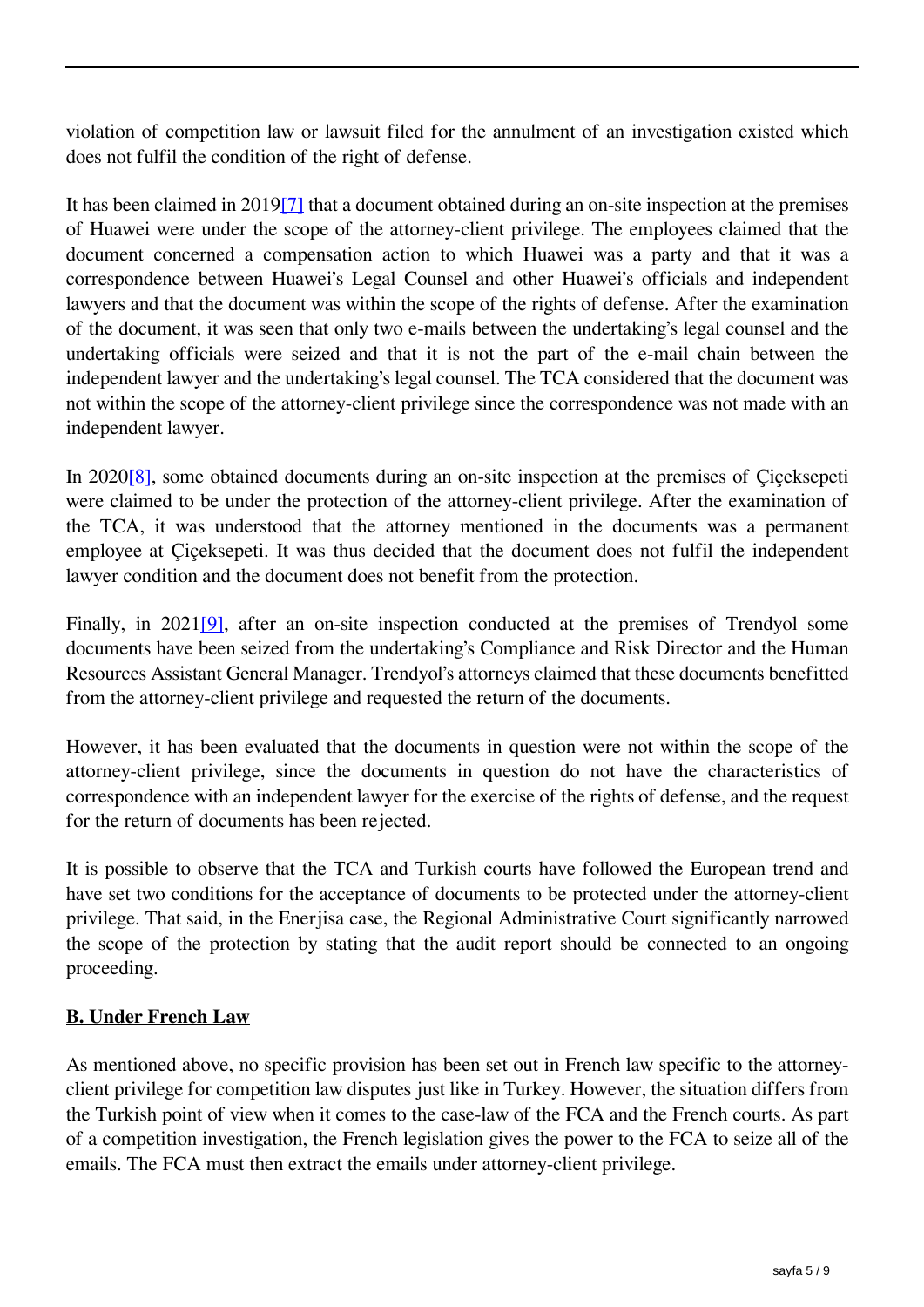A case precedent has redefined attorney-client privilege in French law, especially with a judgment made by the French Supreme Court on 22 March 2016[10]. In this case, the phones of a lawyer and his client had been taped – after a court order – for an investigation. The content of the phone calls had been used for the investigation. Yet, by doing so the court infringed the principle of attorneyclient privilege. When the two parties referred to the court to overturn the possibility of using the conversations, the French Supreme Court excluded counselling activities[11] from the scope of the attorney-client privilege.

Therefore, one could wonder about the difference in treatment of data under attorney-client privilege whether legal counsel is provided by an attorney or a legal practitioner. It seems important to highlight the difference between an attorney who provides counsel and an in- house legal practitioner. In the case of competition law, the two of them have the same competencies yet privilege does not apply to in-house legal practitioners since they are not registered to a bar - and therefore not considered attorneys. Nonetheless, a court order was issued by the Paris Court of Appeal on 8 November 2017[12] stating that the correspondence between two in-house legal practitioners on the legal strategy made by the undertaking's lawyer can be set under privilege, consequently overruling the decision made by the French Supreme Court on 22 March 2016.

On 26 January 2022[13], the French Supreme Court gave an interesting ruling on attorney-client privilege. An undertaking contested the seizure of documents during on-site inspections conducted by the FCA arguing that they were under attorney-client privilege before the Appeal Court of Paris. The latter gave satisfaction to the undertaking arguing that the content of the documents seized was about the legal strategy and therefore under privilege. But the FCA decided to take the matter before the French Supreme Court which confirmed the Court of Appeal's judgment. The FCA argued that the data exchanged was between two in-house legal experts and used Article 66-5 of the reforming some judicial and legal professions that states that attorney-client privilege covers *"consultations addressed by a lawyer to his client or intended for him, correspondence exchanged between the client and his lawyer"* and not exchanges between in-house legal experts. But the French Supreme Court stated that the Court of Appeal had legally justified its decision by stating *that "the confidential data covered by the secrecy of the correspondence exchanged with a lawyer, and contained in the documents seized, constituted its essential object."* Therefore, the French Supreme Court chose to focus on the content of the documents rather than on the nature of the people involved in the exchange of data, consequently widening the range of use of attorney-client privilege. In this context, according to the French Court de Cassation, the appeal court rightly found that the documents in question, even if they are not sent or received by a lawyer, concerned a defense strategy put in place by a law firm.

Moreover, a new addition to the French Code of Criminal Procedure ("**FCCP**") will confirm the aforementioned remark, since the new article 56-1-1 of the FCCP allows a party subject to a seizure operation to object to the seizure of documents covered by professional secrecy. This decision should therefore allow the in-house legal experts of undertakings to widen the range of the documents of which they will be able to contest the seizure.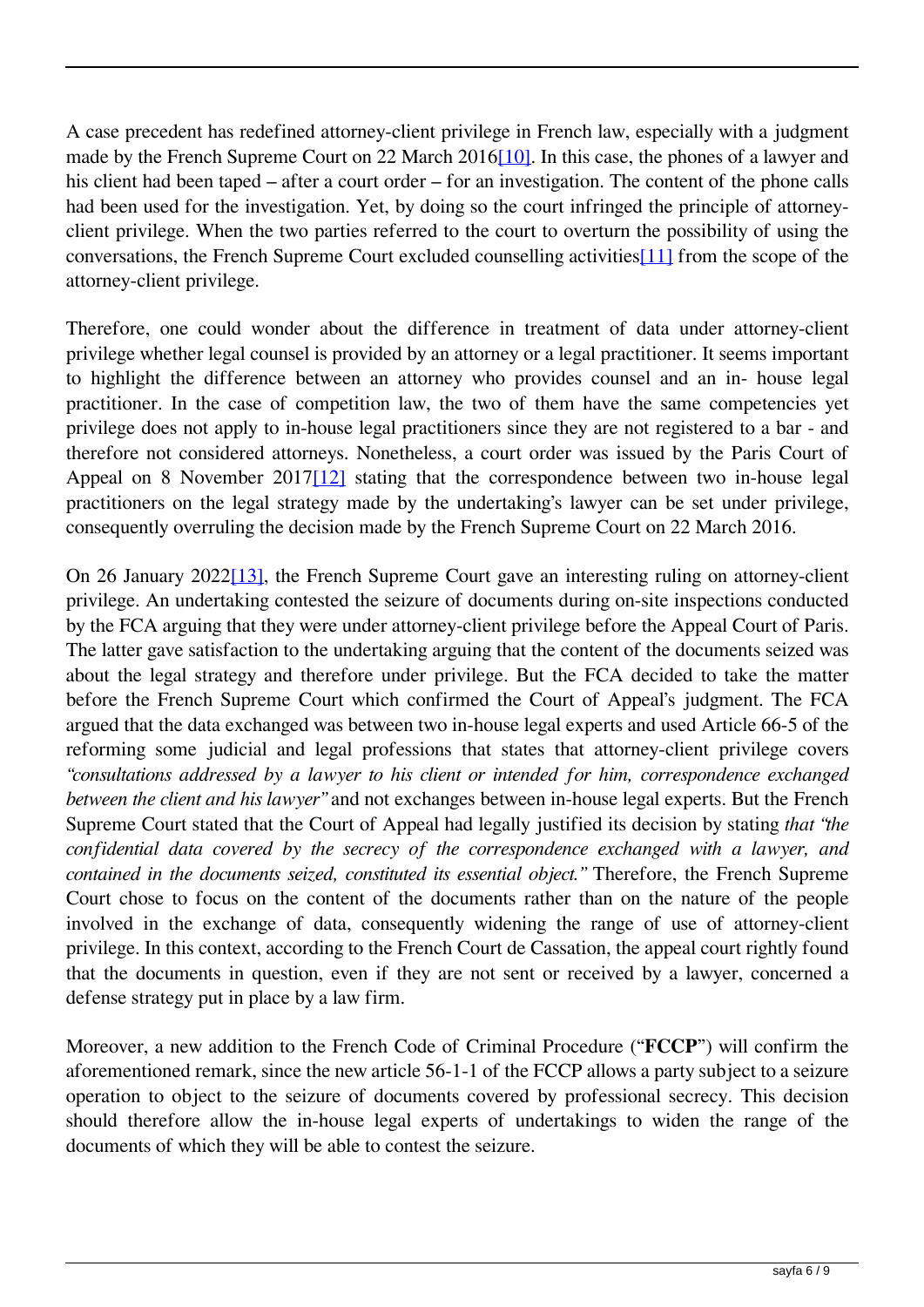It is seen from the French case law that attorney-client privilege is subject to a lot of developments. Indeed, it is possible to observe that the decisions vary according to the type of case, the type of parties and the relevant court which will rule on the case.

## **Conclusion**

Under Turkish law, it can be seen that the TCA introduced a narrower concept of the attorneyclient privilege. The TCA designed its specific way to grant this privilege which is subject to two conditions. Just like the CJEU, the client's communication in any form should be made with an external and independent counsel. This condition excludes in-house counsel from this protection. Secondly, these conversations should be made with the aim to exercise a right of defense. This way the purpose of this conversation would be deemed legitimate. Additionally, in light of the court decision, this communication should be made while there is an ongoing TCA investigation or an annulment lawsuit concerning the outcome of this investigation. Otherwise, the correspondence between independent lawyer and its client would not benefit from the attorney-client privilege. Unquestionably, conversations or legal advice which aim to cover up competition law violation would not be protected.

Whereas under French law, it is seen that French courts have made a distinction between attorneys and counsels. Since attorneys are registered to the bar, their correspondences with their clients will be protected by the attorney-client privilege. When the position of the CJEU is examined, it will not be surprising for the FCA to follow in the future the same current approach and set specific criteria for the delineation of the attorney-client framework. Still, in order to respect the principle of legal certainty it would be useful that the FCA will set criteria with a legal basis.

[3] The TCA's decision dated 20.08.2014 and numbered 14-29/596-262.

<sup>[1]</sup> ECtHR 6 December 2012, Case No. 12323/11, Michaud v France, paras. 118-119.

<sup>[2]</sup> The Guidelines is adopted by the TCA's decision dated 08.10.2020 and numbered 20-45/617.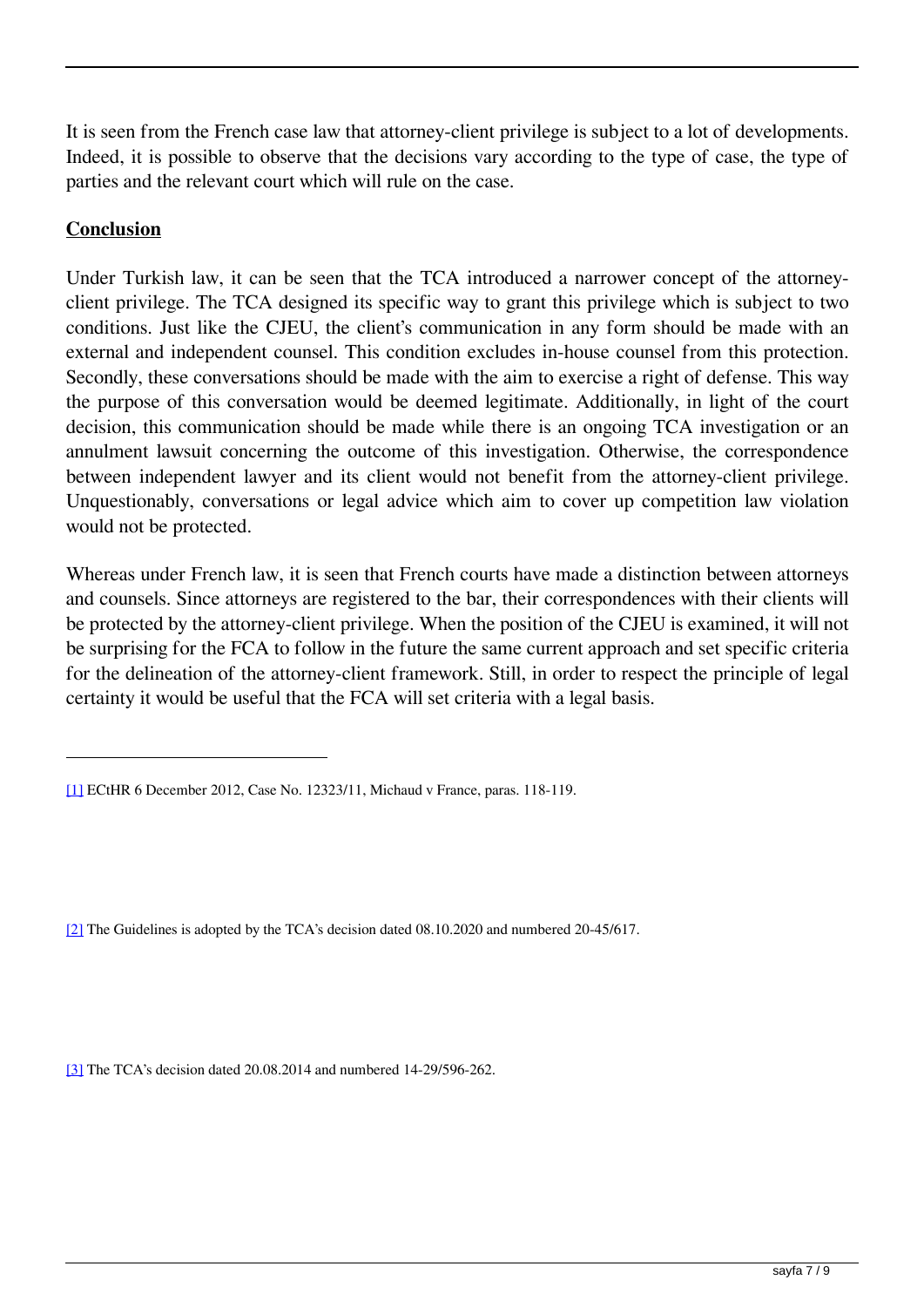[4] The TCA's decision dated 06.12.2016 and numbered 16-42/686-314.

[5] The Ankara 15th Administrative Court's decision numbered E. 2017/412, K. 2017/3045 and dated 16.11.2017.

[6] The Ankara Regional Administrative Court 8th Administrative Case Division's decision numbered E. 2018/658, K. 2018/1236 and dated 10.10.2018.

[7] The TCA's decision dated 14.11.2019 and numbered 19-40/670-288.

[8] The TCA's decision dated 02.07.2020 and numbered 20-32/405-186.

[9] The TCA's decision dated 20.04.2021 and numbered 21-24/287-130.

[10] The French Supreme Court's decision date 22.03.2016 and numbered 15-83.205.

[11] Counselling is the activity done by a lawyer who never participates in court proceedings.